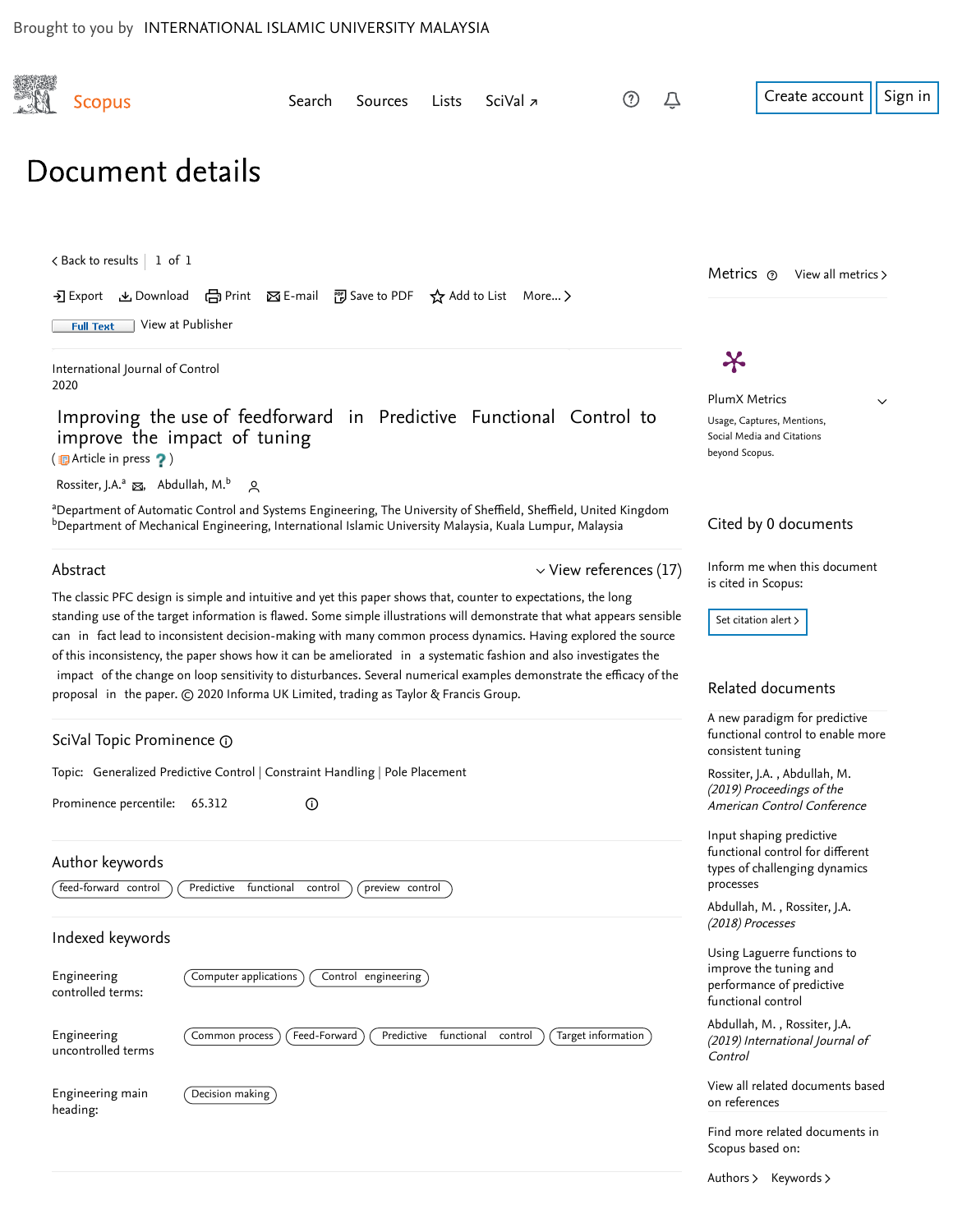Springer-Verlag

<span id="page-1-0"></span>

| <b>CODEN:</b> IJCOA                                | Source Type: Journal<br>Original language: English                                                                                                              | Document Type: Article<br>Publisher: Taylor and Francis Ltd. |                     |  |  |  |  |
|----------------------------------------------------|-----------------------------------------------------------------------------------------------------------------------------------------------------------------|--------------------------------------------------------------|---------------------|--|--|--|--|
| View in search results format ><br>References (17) |                                                                                                                                                                 |                                                              |                     |  |  |  |  |
| All                                                | en Print<br>$\boxtimes$ E-mail<br>Export                                                                                                                        | <sup>79</sup> Save to PDF                                    | Create bibliography |  |  |  |  |
| 1<br>l I                                           | Abdullah, M., Rossiter, J.A., Haber, R.                                                                                                                         |                                                              |                     |  |  |  |  |
|                                                    | Development of Constrained Predictive Functional Control using Laguerre Function<br>Based Prediction (Open Access)                                              |                                                              |                     |  |  |  |  |
|                                                    | (2017) IFAC-PapersOnLine, 50 (1), pp. 10705-10710. Cited 11 times.<br>http://www.journals.elsevier.com/ifac-papersonline/<br>doi: 10.1016/j.ifacol.2017.08.2222 |                                                              |                     |  |  |  |  |
|                                                    | View at Publisher                                                                                                                                               |                                                              |                     |  |  |  |  |
| 2<br>- 1                                           | Abdullah, M., Rossiter, J.A.                                                                                                                                    |                                                              |                     |  |  |  |  |
|                                                    | Input shaping predictive functional control for different types of challenging dynamics<br>processes (Open Access)                                              |                                                              |                     |  |  |  |  |
|                                                    | (2018) Processes, 6 (8), art. no. 118. Cited 3 times.                                                                                                           |                                                              |                     |  |  |  |  |
|                                                    | https://res.mdpi.com/processes/processes-06-00118/article_deploy/processes-06-00118.pdf?<br>filename=&attachment=1<br>doi: 10.3390/pr6080118                    |                                                              |                     |  |  |  |  |
|                                                    | View at Publisher                                                                                                                                               |                                                              |                     |  |  |  |  |
| 3<br>H                                             | Clarke, D.W., Mohtadi, C., Tuffs, P.S.                                                                                                                          |                                                              |                     |  |  |  |  |
|                                                    | Generalized predictive control-Part I. The basic algorithm                                                                                                      |                                                              |                     |  |  |  |  |
|                                                    | (1987) Automatica, 23 (2), pp. 137-148. Cited 2951 times.<br>doi: 10.1016/0005-1098(87)90087-2                                                                  |                                                              |                     |  |  |  |  |
|                                                    | View at Publisher                                                                                                                                               |                                                              |                     |  |  |  |  |
| 4                                                  | Khadir, M.T., Ringwood, J.V.                                                                                                                                    |                                                              |                     |  |  |  |  |
|                                                    | Extension of first order predictive functional controllers to handle higher order<br>internal models (Open Access)                                              |                                                              |                     |  |  |  |  |
|                                                    | (2008) International Journal of Applied Mathematics and Computer Science, 18 (2), pp. 229-239. Cited 25<br>times.                                               |                                                              |                     |  |  |  |  |
|                                                    | doi: 10.2478/v10006-008-0021-z                                                                                                                                  |                                                              |                     |  |  |  |  |
|                                                    | View at Publisher                                                                                                                                               |                                                              |                     |  |  |  |  |
| $\Box$ 5                                           | Mayne, D.Q., Rawlings, J.B., Rao, C.V., Scokaert, P.O.M.                                                                                                        |                                                              |                     |  |  |  |  |
|                                                    | Constrained model predictive control: Stability and optimality                                                                                                  |                                                              |                     |  |  |  |  |
|                                                    | (2000) Automatica, 36 (6), pp. 789-814. Cited 5639 times.<br>doi: 10.1016/S0005-1098(99)00214-9                                                                 |                                                              |                     |  |  |  |  |
|                                                    | View at Publisher                                                                                                                                               |                                                              |                     |  |  |  |  |
| 6<br>л.                                            | Richalet, J., Donovan, D.<br>(2009) Predictive functional control: principles and industrial applications. Cited 129 times.                                     |                                                              |                     |  |  |  |  |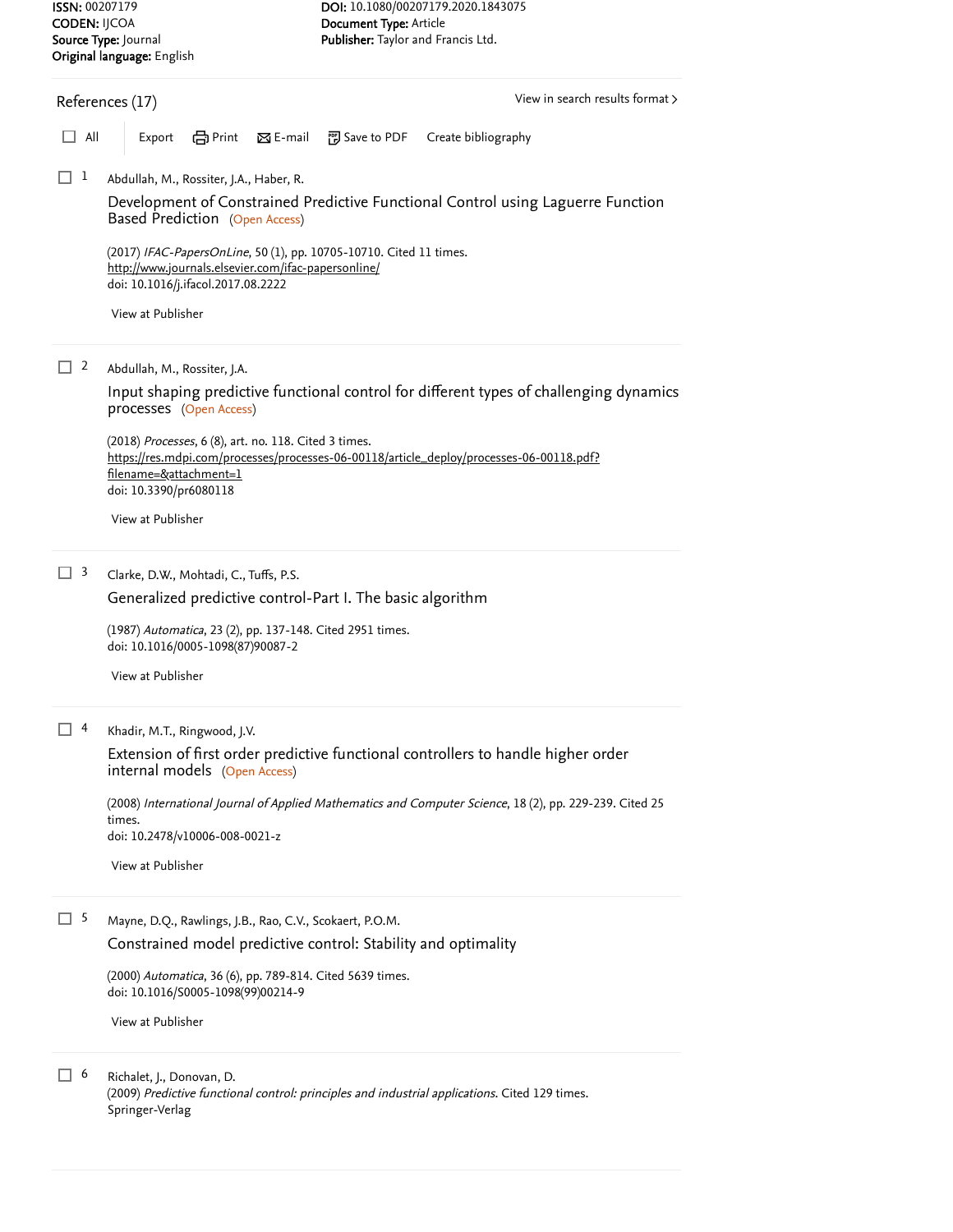Richalet, J., Rault, A., Testud, J.L., Papon, J.  $\Box$  7

[Model predictive heuristic control. Applications to industrial processes](https://www.scopus.com/record/display.uri?eid=2-s2.0-0018015327&origin=reflist&sort=plf-f&src=s&st1=Improving+the+use+of+feedforward+in+Predictive+Functional+Control+to+improve+the+impact+of+tuning&st2=&sid=e9fb38e52d166f3e9802c286be9699a3&sot=b&sdt=b&sl=112&s=TITLE-ABS-KEY%28Improving+the+use+of+feedforward+in+Predictive+Functional+Control+to+improve+the+impact+of+tuning%29)

(1978) *Automatica*, 14 (5), pp. 413-428. [Cited 1279 times](https://www.scopus.com/search/submit/citedby.uri?eid=2-s2.0-85096287499&refeid=2-s2.0-0018015327&src=s&origin=reflist&refstat=core). doi: 10.1016/0005-1098(78)90001-8

[View at Publisher](https://www.scopus.com/redirect/linking.uri?targetURL=https%3a%2f%2fdoi.org%2f10.1016%2f0005-1098%2878%2990001-8&locationID=3&categoryID=4&eid=2-s2.0-0018015327&issn=00051098&linkType=ViewAtPublisher&year=1978&origin=reflist&dig=34e89ed2fcd512e19ee063da4a8cdac4)

Rossiter, J.A. 8

[Notes on multi-step ahead prediction based on the principle of concatenation](https://www.scopus.com/record/display.uri?eid=2-s2.0-0027851927&origin=reflist&sort=plf-f&src=s&st1=Improving+the+use+of+feedforward+in+Predictive+Functional+Control+to+improve+the+impact+of+tuning&st2=&sid=e9fb38e52d166f3e9802c286be9699a3&sot=b&sdt=b&sl=112&s=TITLE-ABS-KEY%28Improving+the+use+of+feedforward+in+Predictive+Functional+Control+to+improve+the+impact+of+tuning%29)

(1993) Proceedings of the Institution of Mechanical Engineers. Part I, Journal of systems and control engineering, 207 (4), pp. 261-263. [Cited 15 times](https://www.scopus.com/search/submit/citedby.uri?eid=2-s2.0-85096287499&refeid=2-s2.0-0027851927&src=s&origin=reflist&refstat=core). doi: 10.1243/PIME\_PROC\_1993\_207\_348\_02

[View at Publisher](https://www.scopus.com/redirect/linking.uri?targetURL=https%3a%2f%2fdoi.org%2f10.1243%2fPIME_PROC_1993_207_348_02&locationID=3&categoryID=4&eid=2-s2.0-0027851927&issn=09596518&linkType=ViewAtPublisher&year=1993&origin=reflist&dig=758ee0d43d4267d1218c518fc24ab826)

Rossiter, J.A. 9

[Input shaping for PFC: how and why?](https://www.scopus.com/record/display.uri?eid=2-s2.0-85032430840&origin=reflist&sort=plf-f&src=s&st1=Improving+the+use+of+feedforward+in+Predictive+Functional+Control+to+improve+the+impact+of+tuning&st2=&sid=e9fb38e52d166f3e9802c286be9699a3&sot=b&sdt=b&sl=112&s=TITLE-ABS-KEY%28Improving+the+use+of+feedforward+in+Predictive+Functional+Control+to+improve+the+impact+of+tuning%29) (Open Access)

(2016) *Journal of Control and Decision*, 3 (2), pp. 105-118. [Cited 11 times](https://www.scopus.com/search/submit/citedby.uri?eid=2-s2.0-85096287499&refeid=2-s2.0-85032430840&src=s&origin=reflist&refstat=core). doi: 10.1080/23307706.2015.1083408 [www.tandfonline.com/tjcd](https://www.scopus.com/record/www.tandfonline.com/tjcd)

[View at Publisher](https://www.scopus.com/redirect/linking.uri?targetURL=https%3a%2f%2fdoi.org%2f10.1080%2f23307706.2015.1083408&locationID=3&categoryID=4&eid=2-s2.0-85032430840&issn=23307714&linkType=ViewAtPublisher&year=2016&origin=reflist&dig=172dfd683d083b8ddbeacb958be5c76e)

10 Rossiter, J.A.

[A priori stability results for PFC](https://www.scopus.com/record/display.uri?eid=2-s2.0-84969749363&origin=reflist&sort=plf-f&src=s&st1=Improving+the+use+of+feedforward+in+Predictive+Functional+Control+to+improve+the+impact+of+tuning&st2=&sid=e9fb38e52d166f3e9802c286be9699a3&sot=b&sdt=b&sl=112&s=TITLE-ABS-KEY%28Improving+the+use+of+feedforward+in+Predictive+Functional+Control+to+improve+the+impact+of+tuning%29) (Open Access)

(2017) *International Journal of Control*, 90 (2), pp. 305-313. [Cited 9 times](https://www.scopus.com/search/submit/citedby.uri?eid=2-s2.0-85096287499&refeid=2-s2.0-84969749363&src=s&origin=reflist&refstat=core). doi: 10.1080/00207179.2016.1178806 [www.tandf.co.uk/journals/titles/00207179.asp](https://www.scopus.com/record/www.tandf.co.uk/journals/titles/00207179.asp)

[View at Publisher](https://www.scopus.com/redirect/linking.uri?targetURL=https%3a%2f%2fdoi.org%2f10.1080%2f00207179.2016.1178806&locationID=3&categoryID=4&eid=2-s2.0-84969749363&issn=13665820&linkType=ViewAtPublisher&year=2017&origin=reflist&dig=7e5351f04d349463ee7a29f8321e3501)

11 Rossiter, J.A.

(2018) *A first course in predictive control*. [Cited 16 times](https://www.scopus.com/search/submit/citedby.uri?eid=2-s2.0-85096287499&refeid=2-s2.0-85051759676&src=s&origin=reflist&refstat=dummy). 2nd ed., Taylor and Francis

12 Rossiter, J.A., Abdullah, M.

(Open Access) [A new paradigm for predictive functional control to enable more consistent tuning](https://www.scopus.com/record/display.uri?eid=2-s2.0-85072269068&origin=reflist&sort=plf-f&src=s&st1=Improving+the+use+of+feedforward+in+Predictive+Functional+Control+to+improve+the+impact+of+tuning&st2=&sid=e9fb38e52d166f3e9802c286be9699a3&sot=b&sdt=b&sl=112&s=TITLE-ABS-KEY%28Improving+the+use+of+feedforward+in+Predictive+Functional+Control+to+improve+the+impact+of+tuning%29)

(2019) Proceedings of the American Control Conference, 2019-July, art. no. 8814453, pp. 366-371. ISBN: 978-153867926-5 doi: 10.23919/acc.2019.8814453

[View at Publisher](https://www.scopus.com/redirect/linking.uri?targetURL=https%3a%2f%2fdoi.org%2f10.23919%2facc.2019.8814453&locationID=3&categoryID=4&eid=2-s2.0-85072269068&issn=07431619&linkType=ViewAtPublisher&year=2019&origin=reflist&dig=d66dde2db00966b266023d26c0c0ee49)

13 Rossiter, J.A., Haber, R.

[The effect of coincidence horizon on predictive functional control](https://www.scopus.com/record/display.uri?eid=2-s2.0-84992138988&origin=reflist&sort=plf-f&src=s&st1=Improving+the+use+of+feedforward+in+Predictive+Functional+Control+to+improve+the+impact+of+tuning&st2=&sid=e9fb38e52d166f3e9802c286be9699a3&sot=b&sdt=b&sl=112&s=TITLE-ABS-KEY%28Improving+the+use+of+feedforward+in+Predictive+Functional+Control+to+improve+the+impact+of+tuning%29) (Open Access)

(2015) *Processes*, 3 (1), pp. 25-45. [Cited 25 times](https://www.scopus.com/search/submit/citedby.uri?eid=2-s2.0-85096287499&refeid=2-s2.0-84992138988&src=s&origin=reflist&refstat=core). doi: 10.3390/pr3010025 <http://www.mdpi.com/2227-9717/3/1/25/pdf>

[View at Publisher](https://www.scopus.com/redirect/linking.uri?targetURL=https%3a%2f%2fdoi.org%2f10.3390%2fpr3010025&locationID=3&categoryID=4&eid=2-s2.0-84992138988&issn=22279717&linkType=ViewAtPublisher&year=2015&origin=reflist&dig=44cfa8b44bd686ba6c5dc52649dd9e94)